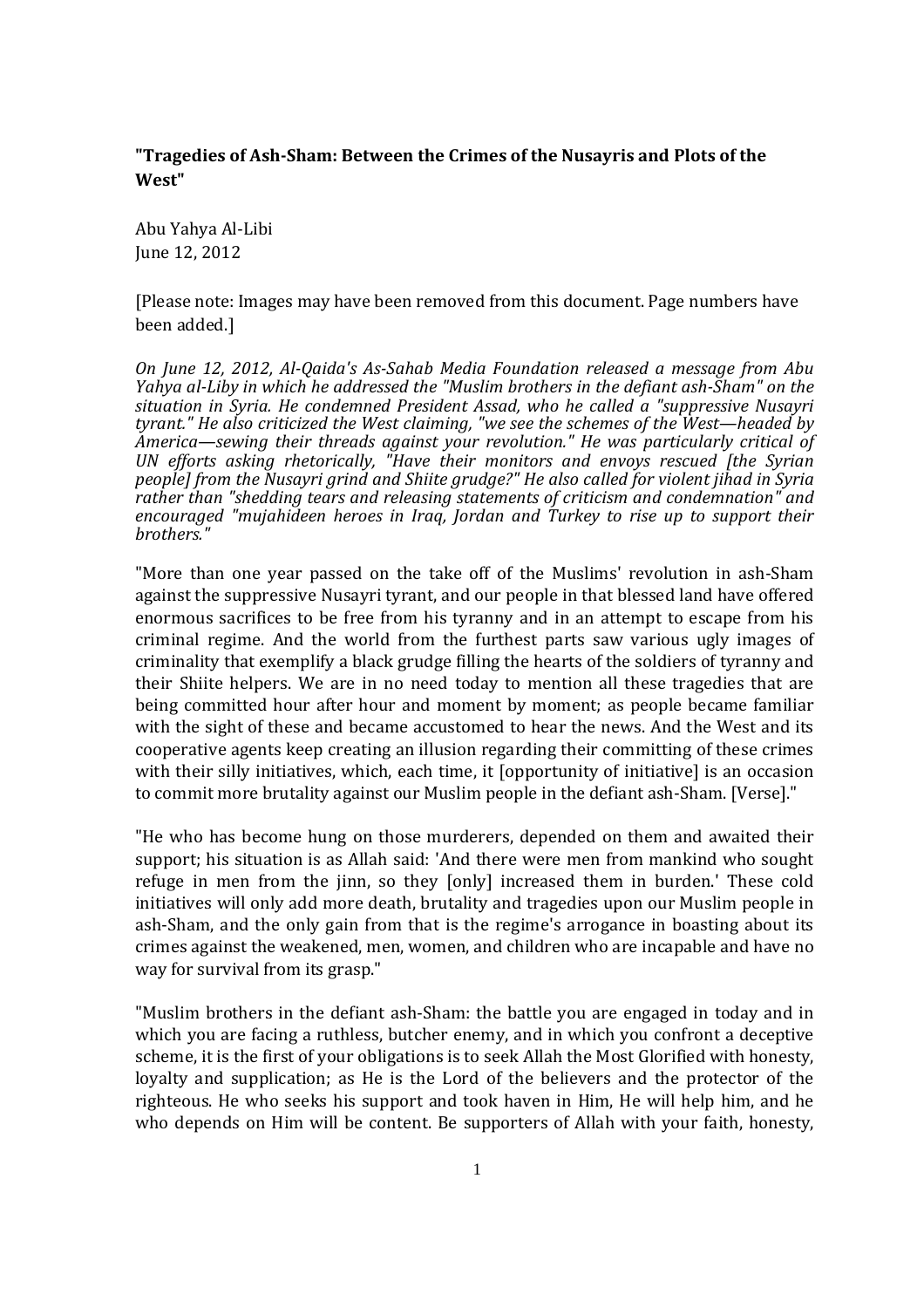prayer and patience, and be certain that He is with you as long as you walk with the truth and grasped onto His religion [Verse]."

"Your revolution began [with you] dependent on Allah the Most Glorified only. Be persistent with it and finish it while you depend only on Allah. Be cautious not to surrender or weaken or hesitate after all of these dear sacrifices that you have offered, with your souls, blood, honors and money, as the victory from Allah is near and His openness is closer than you anticipate [Hadith]."

"The only choice before you is patience through this challenge and steadfastness on the road of sacrifice and persistence in confronting the ruthless regime with every way, and to consider what you offer that Allah will not waste he who acts righteously."

"Muslim brothers in the defiant ash-Sham: you've taken off the day you rose in the face of ash-Sham's tyrant, and your demand is clear and specific, which is overthrowing the oppressive regime and offering the country and the people comfort away from it. And for that you have bore the burden of what the near and the far [people] witnessed. And today, we see the schemes of the West—headed by America—sewing their threads against your revolution so they can answer the furthest of the people's demand by offering security to the civilians under supervision of their [West] envoys and under the mandate of the criminal regime, which means solidifying its pillars and letting the way in front of it to catch its breathe again. These are plots being fabricated against you before they were efforts to protect you. Since when the United Nations or the Security Council or America and those with her cautious over the blood of Muslims and serious at protecting them, while they are the ones the Ummah suffered and is suffering from their outrageous crimes, which are no less than the crimes of the Sham's tyrant? Who kills the Muslims in Afghanistan, attacks their villages in Yemen and destroying the green in Somalia and displacing them in Palestine? [Verse]"

"We have been silent enough time and uncomfortably so, and never one day were we to think positively or anticipate goodness from those whom Allah told us about and made us aware of the hidden in their hearts? A year or more has passed, so what were the fruits of their initiatives? Has the killing of infants and kneeling elders stopped? Has the criminal regime stopped eradicating villages with everything and everyone in them? Has it prevented its roiled beasts from violating the honors of the pure free sisters? Have the people of ash-Sham benefited from the empty declarations the leaders of the West are firing? Have their monitors and envoys rescued them from the Nusayri grind and Shiite grudge?"

"After all of that, is there any doubt from any rational one that awaiting support from those is like running behind a mirage?"

"From here, we call upon our Muslim brothers and Mujahideen heroes in Iraq, Jordan and Turkey to rise up to support their brothers, and to sacrifice their lives for them, in preventing the blood of the weakened from being spilled and the honors from being violated, and to sacrifice for that cause every valuable and priceless of souls and hearts,